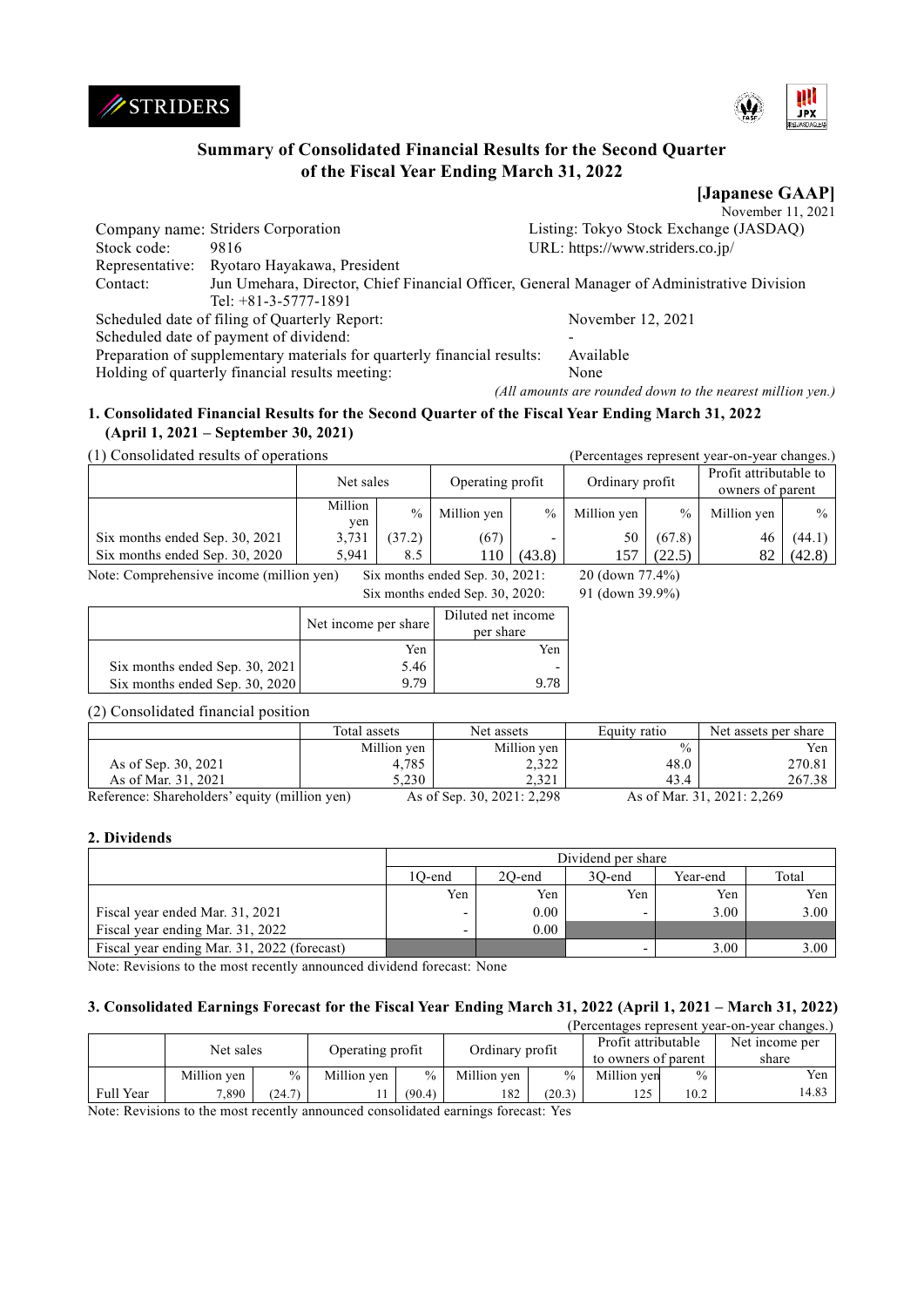#### **\* Notes**

(1) Changes in significant subsidiaries during the period (changes in specified subsidiaries resulting in changes in scope of consolidation): None

Newly added: - Excluded: -

- (2) Application of special accounting methods in the preparation of the quarterly consolidated financial statements: None
- (3) Changes in accounting policies and accounting estimates, and restatements
	- 1) Changes in accounting policies due to revisions in accounting standards, others: Yes
	- 2) Changes in accounting policies other than 1) above: None
	- 3) Changes in accounting estimates: None
	- 4) Restatements: None
- (4) Number of outstanding shares (common shares)
	- 1) Number of shares outstanding at the end of the period (including treasury shares)

| As of Sep. 30, 2021:                                      | 8,912,089 shares | As of Mar. 31, 2021:               | 8,912,089 shares |
|-----------------------------------------------------------|------------------|------------------------------------|------------------|
| 2) Number of treasury shares at the end of the period     |                  |                                    |                  |
| As of Sep. 30, 2021:                                      | $425,139$ shares | As of Mar. 31, 2021:               | $425,139$ shares |
| 3) Average number of shares outstanding during the period |                  |                                    |                  |
| Six months ended Sep. $30, 2021$ :                        | 8,486,950 shares | Six months ended Sep. $30, 2020$ : | 8,471,973 shares |

\* The current quarterly financial report is not subject to quarterly review by certified public accountants or auditing firms.

\* Explanation of appropriate use of earnings forecasts, and other special items

Cautionary statement with respect to forecasts

Forecasts of future performance in these materials are based on assumptions judged to be valid and information available to the Company's management at the time the materials were prepared. These materials are not promises by the Company regarding future performance. Actual results may differ significantly from these forecasts for a number of reasons. For discussion of t he assumptions and other factors considered by the Company in preparing the above projections, please refer to page 4 of the attachments "1. Qualitative Information on Quarterly Consolidated Financial Performance, (3) Explanation of Consolidated Earnings Forecast and Other Forward-looking Statements."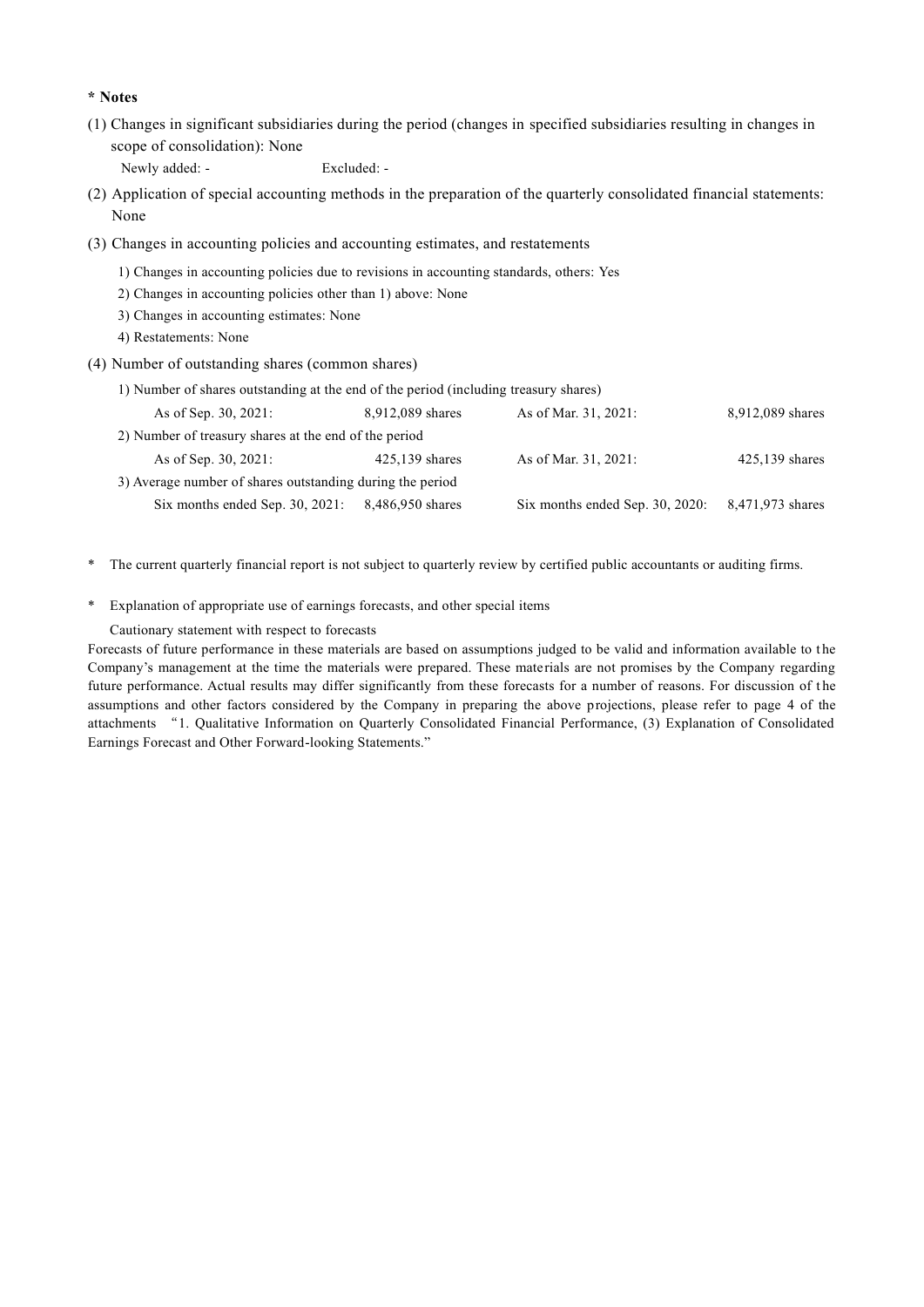# Contents of Attachments

| 1. Qualitative Information on Quarterly Consolidated Financial Performance             | $\overline{2}$ |
|----------------------------------------------------------------------------------------|----------------|
| (1) Explanation of Results of Operations                                               | $\overline{c}$ |
| (2) Explanation of Financial Position                                                  | 3              |
| (3) Explanation of Consolidated Earnings Forecast and Other Forward-looking Statements | $\overline{4}$ |
| 2. Quarterly Consolidated Financial Statements and Notes                               | $\overline{4}$ |
| (1) Quarterly Consolidated Balance Sheet                                               | $\overline{4}$ |
| (2) Quarterly Consolidated Statements of Income and Comprehensive Income               | 6              |
| Quarterly Consolidated Statement of Income                                             |                |
| (For the Six-month Period)                                                             | 6              |
| Quarterly Consolidated Statement of Comprehensive Income                               |                |
| (For the Six-month Period)                                                             | $\tau$         |
| (3) Quarterly Consolidated Statement of Cash Flows                                     | 8              |
| (4) Notes to Quarterly Consolidated Financial Statements                               | 10             |
| Going Concern Assumption                                                               | 10             |
| Significant Changes in Shareholders' Equity                                            | 10             |
| Changes in Accounting Policies                                                         | 10             |
| Additional Information                                                                 | 10             |
| Segment and Other Information                                                          | 11             |
| Relation to Revenue Recognition                                                        | 12             |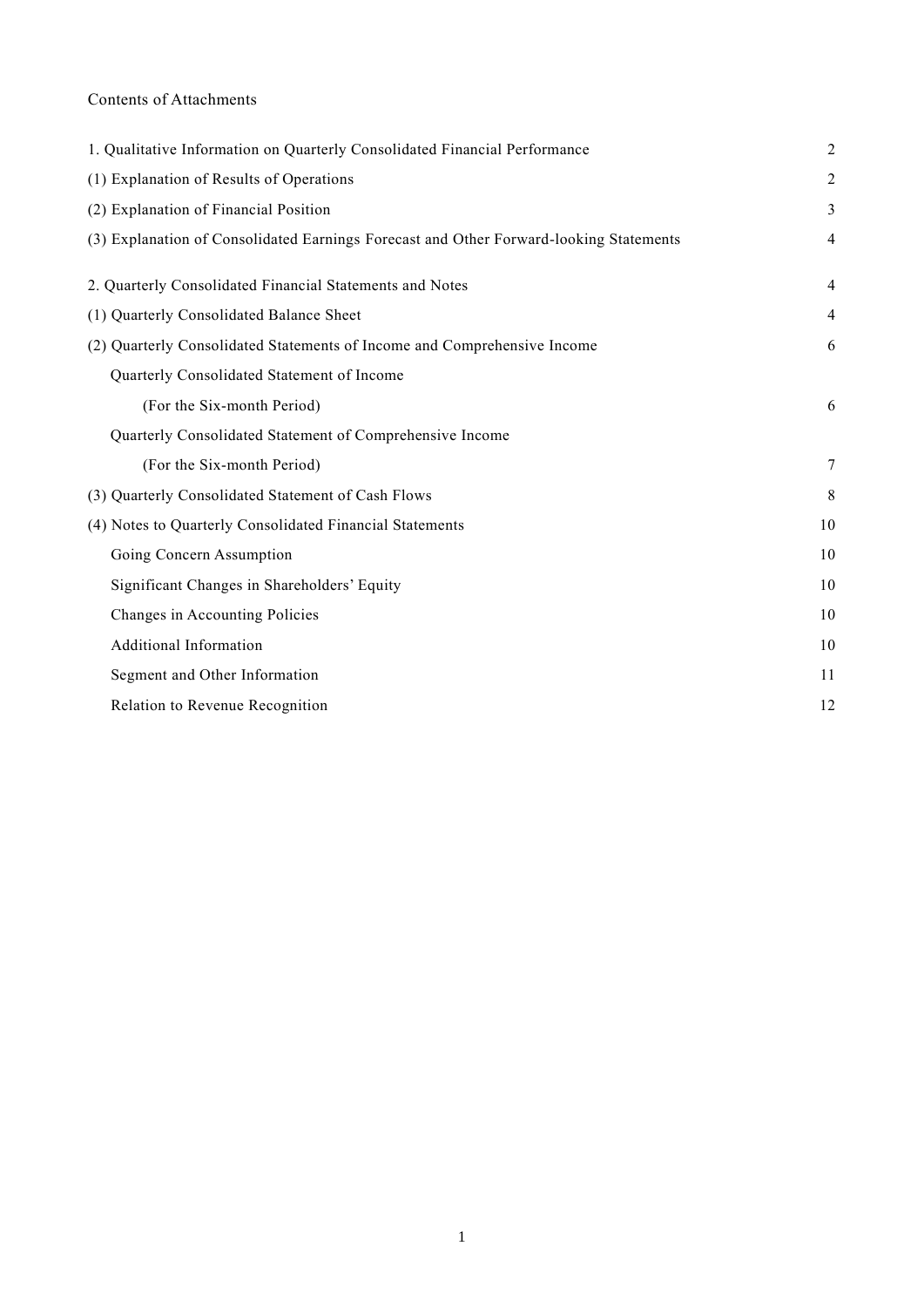#### **1. Qualitative Information on Quarterly Consolidated Financial Performance**

The Group has adopted the "Accounting Standard for Revenue Recognition" (ASBJ Statement No. 29, March 31, 2020, hereinafter referred to as the "Revenue Recognition Accounting Standard") from the beginning of the current first quarter. For more information on the application of the Revenue Recognition Accounting Standard, please refer to "2. Quarterly Consolidated Financial Statements and Notes (4) Notes to Consolidated Financial Statements (Changes in Accounting Policies)"

#### **(1) Explanation of Results of Operations**

During the first half of the current fiscal year (hereinafter, "the period under review") the Japanese economy and Asian economies in general still remained in a severe situation due to the COVID-19 outbreak. Nevertheless, signs of recovery are beginning to show.

Under these economic conditions, the Group (the Company and its consolidated subsidiaries) continued to pursue new investment opportunities overseas, while at the same time working to improve management efficiency in existing businesses and examining business strategies to face the COVID-19 outbreak.

However, due to the sluggishness of investment condominium transactions in Japan caused by the COVID-19 pandemic and the downturn of economic activities in Southeast Asian countries, the Group posted net sales of 3,731 million yen (down 37.2% year on year) and an operating loss of 67 million yen ( compared to an operating profit of 110 million yen one year earlier). Ordinary profit was 50 million yen (down 67.8% year on year), profit before income taxes was 63 million yen (down 59.2% year on year), and profit attributable to owners of parent was 46 million yen (down 44.1% year on year) for the period under review. In addition, a gain on sale of shares of subsidiaries and associates of 13 million yen was recorded due to the partial transfer of shares in PT. Citra Surya Komunikasi, which was a consolidated subsidiary.

The performance of each segment is as follows:

#### **1) Real Estate Business**

Trust Advisers Corporation currently operates the residential property business comprising leasing services for condominium owners as well as rental and condominium building management on a contract basis. The company also engages in the land agency business that caters for condominium owners' needs for buying and selling properties. As for the impact of the COVID-19 outbreak, although in the residential property business the renewal rate and rent level of existing lease contracts were maintained and the number of units under management remained high, the impact on investment-purpose condominium transactions was significant, and the number of transactions in the land agency business decreased significantly compared to the same period of the previous year. As a result, segment sales for the period under review decreased 38.4% year on year to 3,063 million yen, while operating profit decreased 51.8% from the same period last year to 88 million yen.

# **2) Hotel Business**

In the hotel business, we currently operate Narita Gateway Hotel in the Narita International Airport area and Kurashiki Royal Art Hotel in the Kurashiki Bikan Historical Quarter. Narita Gateway Hotel has been leased to Chiba Prefecture since April 18, 2020 as a medical treatment facility for COVID-19 patients who are asymptomatic or show mild symptoms and has not been accepting general guests since that date. At Kurashiki Royal Art Hotel, the number of hotel guests during the period under review remained slightly below the level of the previous year due to the rapid spread of the new COVID-19 variants since July 2021. As a result, segment sales for the period under review increased 3.5% year on year to 441 million yen and operating profit was 17 million yen compared to an operating loss of 12 million yen one year earlier. Additionally, on the period under review, both hotels continued to implement employee leave shifts, while at the same time, special measures for subsidy programs by the government and local governments, such as employment adjustment subsidies continued to be implemented, which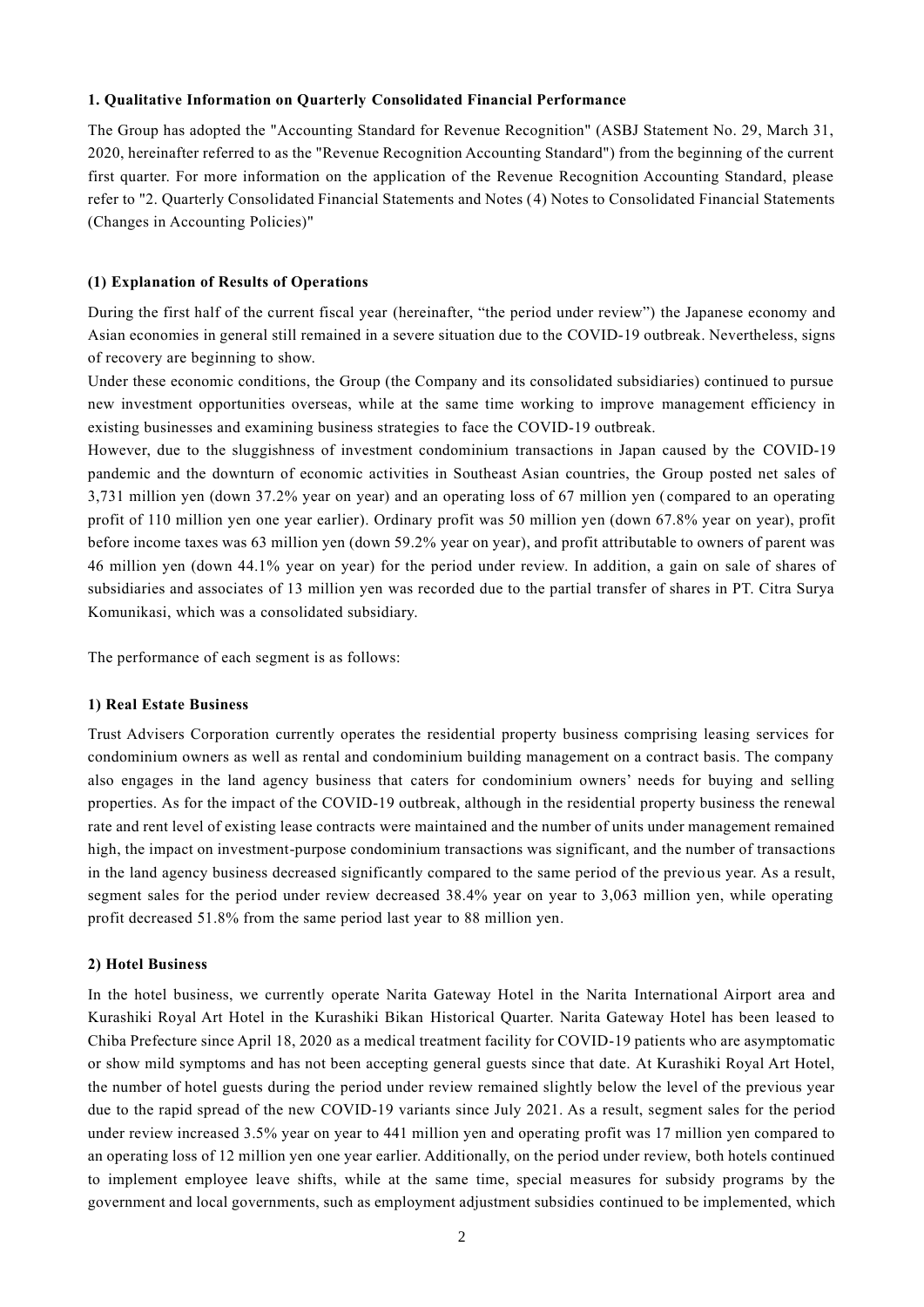resulted in the recording of 90 million yen in subsidy income, an increase of 47.0% compared to the same period last year.

# **3) Overseas Business**

As for overseas business, PT. Citra Surya Komunikasi is engaged in advertising agency business mainly for Japanese companies operating in the Republic of Indonesia, and Striders Global Investment Pte. Ltd. Is engaged in investment business in Singapore. For PT. Citra Surya Komunikasi, the financial results for the period from January to June 2021 are included in the consolidated financial statements with a delay of three months. Due to the seriousness of the situation of the COVID-19 outbreak in Indonesia and its significant impact on the social economy situation as a whole, the segment sales decreased 86% year on year to 48 million yen and an operating loss of 82 million yen was recorded compared to an operating profit of 26 million yen one year earlier.

In the first half of the current fiscal year, PT. Citra Surya Komunikasi, which had been a consolidated subsidiary, was excluded from the scope of consolidation due to the partial transfer of its shares.

# **(2) Explanation of Financial Position**

# **1) Financial Position**

# **Assets**

Current assets at the end of the period under review totaled ¥2,985 million, down ¥381 million from the end of the previous fiscal year. This is mainly due to a decrease of ¥367 million in cash and deposits. Fixed assets amounted to ¥1,800 million, down ¥62 million from the end of the previous fiscal year. This is mainly due to a decrease in buildings and structures, net by ¥31 million.

As a result, total assets amounted to ¥4,785 million, down ¥444 million from the end of the previous fiscal year.

# **Liabilities**

Current liabilities at the end of the period under review were ¥826 million, down ¥225 million from the end of the previous fiscal year. This was mainly due to a decrease of ¥54 million in accounts payable -trade. Non-current liabilities totaled ¥1,637 million, a decrease of ¥220 million from the end of the previous fiscal year. This was mainly due to a decrease of ¥64 million in long-term borrowings.

As a result, total liabilities amounted to ¥2,463 million, a decrease of ¥445 million from the end of the previous fiscal year.

# **Net assets**

Net assets as of the end of the period under review is ¥2,322 million, up ¥1 million compared to the end of the previous fiscal year. This was mainly due to the posting of ¥46 million in profit attributable to owners of parent, while ¥25 million in dividends from retained earnings were paid.

As a result, the equity ratio was 48.0% (43.4% at the end of the previous fiscal year).

# **2) Cash flows**

The balance of cash and cash equivalents (hereinafter referred to as "net cash") during the period under review was ¥2,346 million, down ¥336 million compared to the end of the previous fiscal year.

The cash flow conditions and their factors for the period under review are as follows:

Cash flows from operating activities

Net cash used by operating activities amounted to ¥117 million yen (compared to 7 million yen provided in the same period of the previous fiscal year). This is mainly due to the fact that profit before income taxes was only ¥63 million while the payment of income taxes of ¥129 million was made.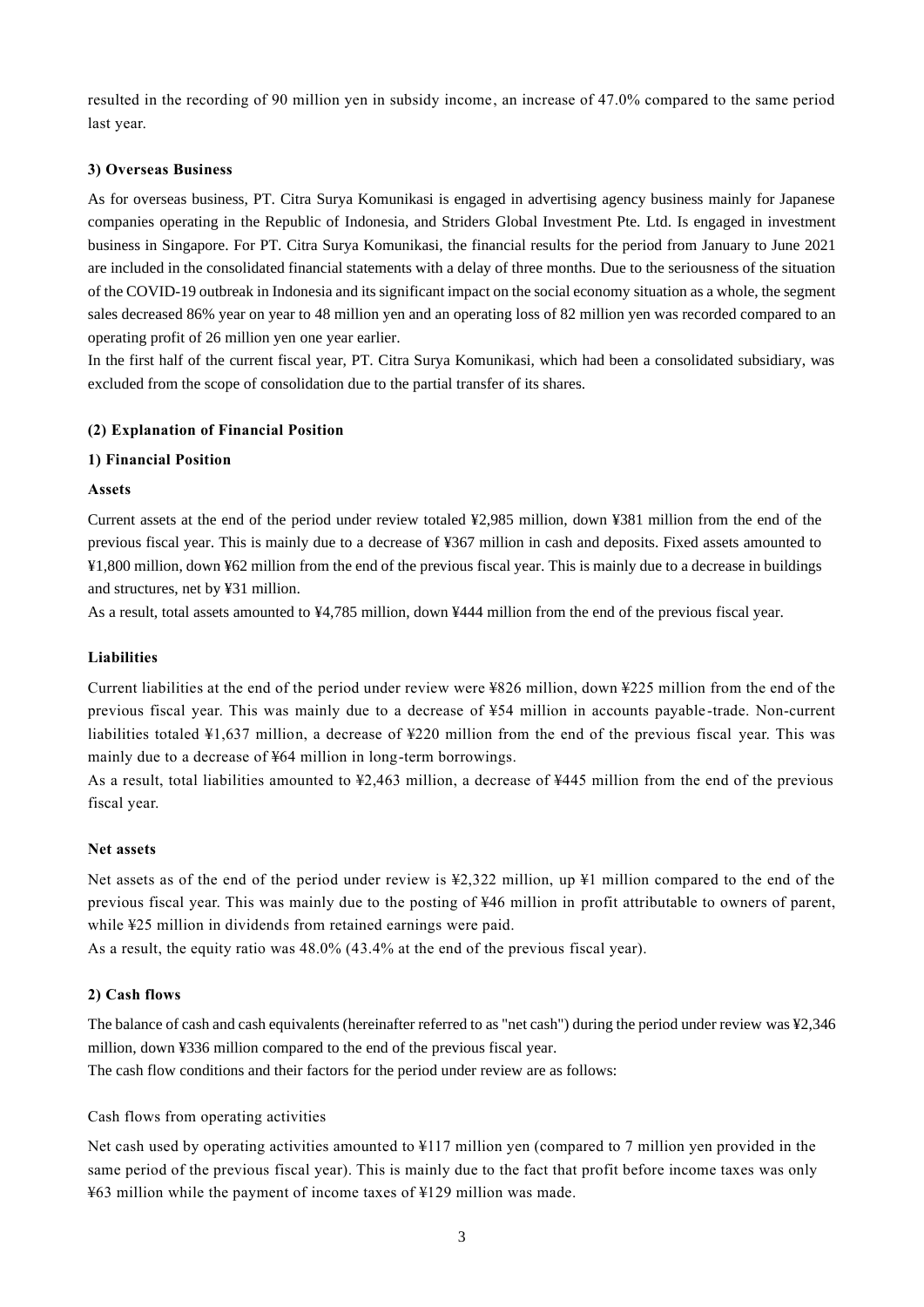Cash flows from investing activities

Net cash used in investing activities was ¥88 million (compared to ¥12 million used in the previous fiscal year). This is mainly due to the expenditure of ¥40 million for the purchase of investment securities.

Cash flows from financing activities

Net cash used by financing activities amounted to ¥133 million (compared to ¥398 million provided in the same period of the previous fiscal year). This was mainly due to expenditures of ¥30 million for redemption of bonds, ¥75 million for repayment of long-term borrowings, and ¥25 million for paid cash dividends.

#### **(3) Explanation of Consolidated Earnings Forecast and Other Forward-looking Statements**

In regard to the consolidated earnings forecast, we have revised the full-year consolidated earnings forecast announced in the "Consolidated Financial Results for the Fiscal Year Ended March 31, 2021" on May 12, 2021. For details, please refer to the "Notice of Earnings Forecast and Dividend Forecast" released today.

#### **2. Quarterly Consolidated Financial Statements and Notes**

#### **(1) Quarterly Consolidated Balance Sheet**

|                                         |                                 | (Thousands of yen)                                |
|-----------------------------------------|---------------------------------|---------------------------------------------------|
|                                         | FY3/21<br>(As of Mar. 31, 2021) | Second quarter of FY3/22<br>(As of Sep. 30, 2021) |
| Assets                                  |                                 |                                                   |
| Current assets                          |                                 |                                                   |
| Cash and deposits                       | 2,894,896                       | 2,526,975                                         |
| Accounts receivable trade               | 180,641                         | 147,610                                           |
| Securities                              | 4,587                           | 729                                               |
| Inventories                             | 208,930                         | 172,038                                           |
| Other                                   | 108,093                         | 140,954                                           |
| Allowance for doubtful accounts         | (29, 846)                       | (2,722)                                           |
| Total current assets                    | 3,367,302                       | 2,985,585                                         |
| Non-current assets                      |                                 |                                                   |
| Property, plant and equipment           |                                 |                                                   |
| Buildings and structures, net           | 868,983                         | 837,933                                           |
| Land                                    | 348,663                         | 348,663                                           |
| Other, net                              | 99,920                          | 77,297                                            |
| Total property, plant and equipment     | 1,317,567                       | 1,263,895                                         |
| Intangible assets                       |                                 |                                                   |
| Goodwill                                | 107,619                         | 103,557                                           |
| Other                                   | 18,943                          | 20,758                                            |
| Total intangible assets                 | 126,562                         | 124,316                                           |
| Investments and other assets            |                                 |                                                   |
| Investment securities                   | 231,050                         | 256,138                                           |
| Shares of subsidiaries and associates   | 82,551                          | 66,822                                            |
| Deferred tax assets                     | 28,593                          | 17,231                                            |
| Other                                   | 76,858                          | 72,181                                            |
| Allowance for doubtful accounts         | (285)                           | (190)                                             |
| Total investments and other assets      | 418,768                         | 412,182                                           |
| Total non-current assets                | 1,862,898                       | 1,800,394                                         |
| Total assets                            | 5,230,200                       | 4,785,979                                         |
| Liabilities                             |                                 |                                                   |
| Current liabilities                     |                                 |                                                   |
| Accounts payable trade                  | 124,036                         | 69,148                                            |
| Short-term borrowings                   | 11,512                          | 10,000                                            |
| Current portion of bonds                | 60,000                          | 60,000                                            |
| Current portion of long-term borrowings | 150,376                         | 140,165                                           |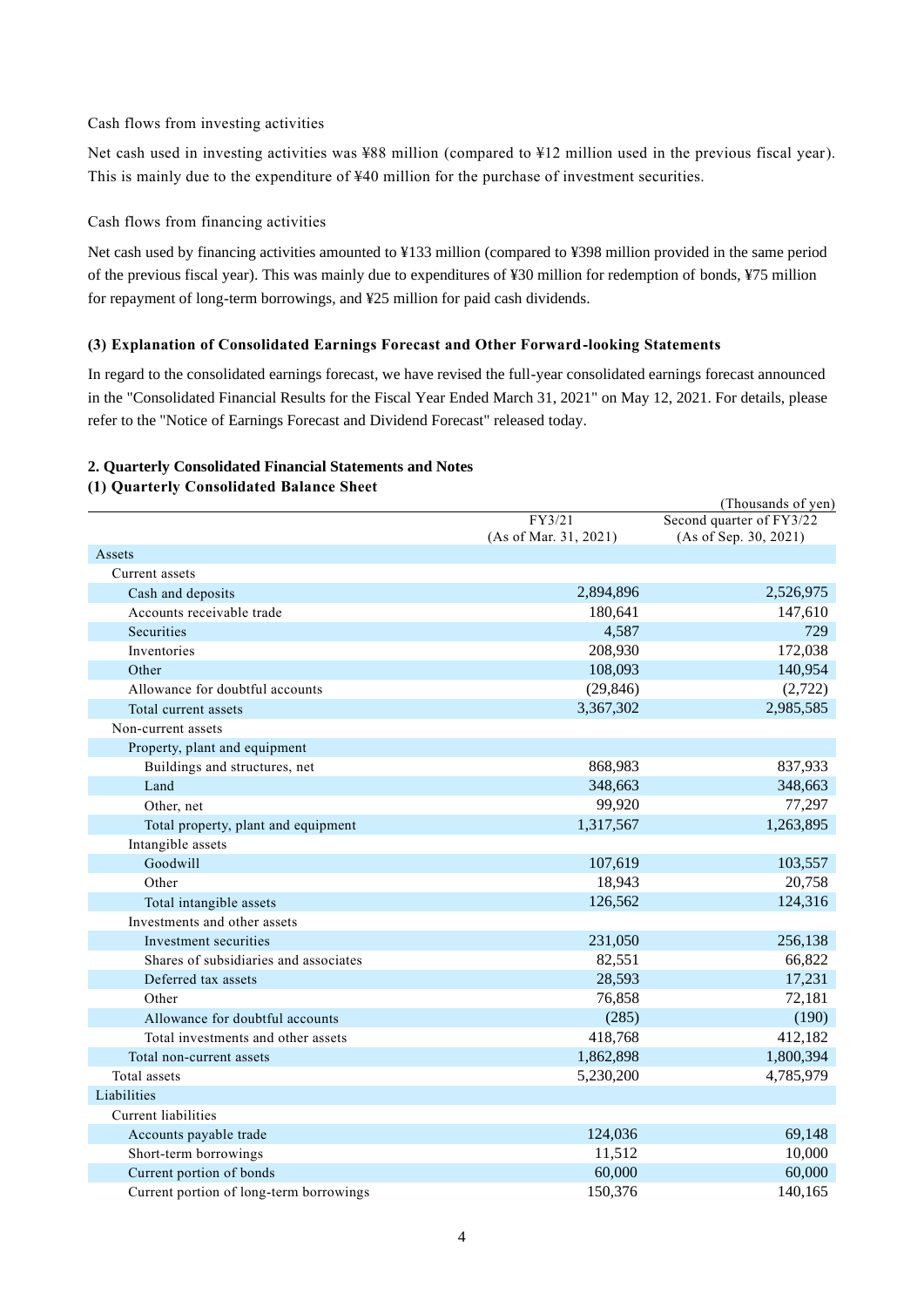| Unearned revenue                                      | 185,212                | 178,397                  |
|-------------------------------------------------------|------------------------|--------------------------|
| Accrued expenses                                      | 78,748                 | 78,835                   |
| Accounts payable-other                                | 72,661                 | 39,497                   |
| Income taxes payable                                  | 75,442                 | 49,969                   |
| Provision for bonuses                                 | 27,712                 | 16,364                   |
| Deposits received                                     | 123,880                | 88,217                   |
| Interest rate swaps                                   | 15,017                 | 11,664                   |
| Other                                                 | 126,944                | 84,253                   |
| Total current liabilities                             | 1,051,545              | 826,513                  |
| Non-current liabilities                               |                        |                          |
| Bonds payable                                         | 260,000                | 230,000                  |
| Long-term borrowings                                  | 1,109,224              | 1,044,247                |
| Retirement benefit liability                          | 61,805                 | 10,724                   |
| Long-term leasehold and guarantee deposits received   | 192,470                | 175,025                  |
| Deferred tax liabilities                              | 159,126                | 156,316                  |
| Other                                                 | 74,969                 | 20,776                   |
| Total non-current liabilities                         | 1,857,595              | 1,637,090                |
| Total liabilities                                     | 2,909,140              | 2,463,603                |
|                                                       |                        | (Thousands of yen)       |
|                                                       | FY3/21                 | Second quarter of FY3/22 |
|                                                       | (As of Mar. 31, 2021)  | (As of Sep. 30, 2021)    |
| Net assets                                            |                        |                          |
| Shareholders' equity                                  |                        |                          |
| Share capital                                         | 1,585,938              | 1,585,938                |
| Capital surplus                                       | 109,730                | 109,730                  |
| Retained earnings                                     | 732,817                | 757,284                  |
| Treasury shares                                       | (144, 848)             | (144, 848)               |
| Total shareholders' equity                            | 2,283,637              | 2,308,104                |
| Accumulated other comprehensive income                |                        |                          |
| Valuation difference on available-for-sale securities | 8,599                  | (164)                    |
| Deferred gains or losses on hedges                    |                        |                          |
|                                                       | (14, 834)              | (11, 544)                |
|                                                       |                        |                          |
| Foreign currency translation adjustment               | (2,373)                | 1,966                    |
| Remeasurements of defined benefit plans               | (5,815)                |                          |
| Total accumulated other comprehensive income          | (14, 424)              | (9, 742)                 |
| Share acquisition rights                              | 3,375                  | 3,375                    |
| Non-controlling interests                             | 48,471                 | 20,638                   |
| Total net assets<br>Total liabilities and net assets  | 2,321,059<br>5,230,200 | 2,322,375<br>4,785,979   |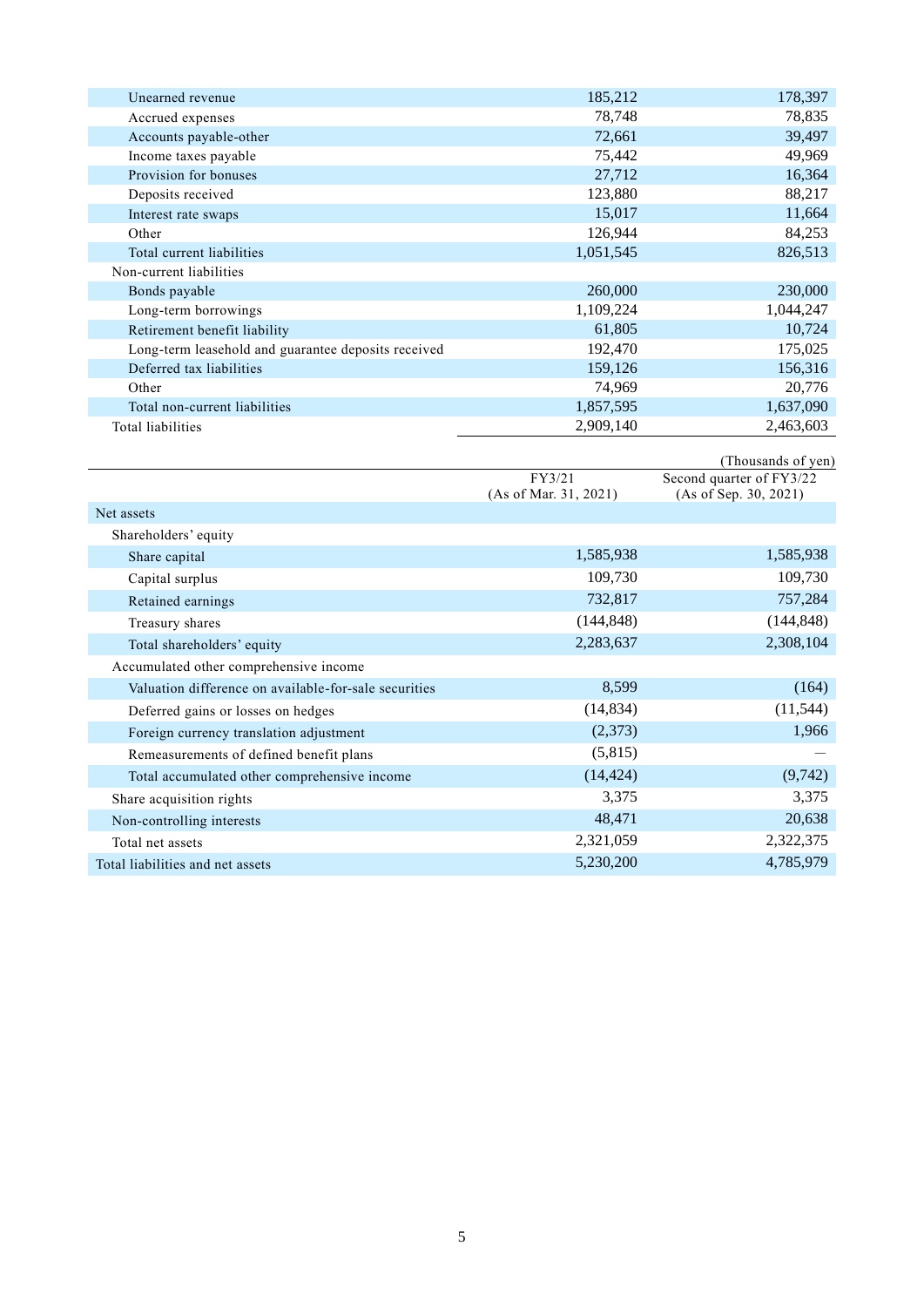# **(2) Quarterly Consolidated Statements of Income and Comprehensive Income**

# **Quarterly Consolidated Statement of Income**

# **(For the Six-month Period)**

|                                                                |                                  | (Thousands of yen)               |
|----------------------------------------------------------------|----------------------------------|----------------------------------|
|                                                                | First six months of FY3/21       | First six months of FY3/22       |
|                                                                | $(Apr. 1, 2020 - Sep. 30, 2020)$ | $(Apr. 1, 2021 - Sep. 30, 2021)$ |
| Net sales                                                      | 5,941,717                        | 3,731,154                        |
| Cost of sales                                                  | 4,882,675                        | 2,858,976                        |
| Gross profit                                                   | 1,059,041                        | 872,178                          |
| Selling, general and administrative expenses                   | 948,395                          | 940,010                          |
| Operating profit                                               | 110,646                          | (67, 832)                        |
| Non-operating income                                           |                                  |                                  |
| Interest income                                                | 1,012                            | 779                              |
| Dividend income                                                | 275                              | 1                                |
| Commission income                                              | 13,190                           | 19,422                           |
| Gain on sales of securities                                    | 222                              | 1,016                            |
| Foreign exchange gains                                         |                                  | 760                              |
| Subsidy income                                                 | 61,640                           | 90,638                           |
| Other                                                          | 9,126                            | 21,030                           |
| Total non-operating income                                     | 85,467                           | 133,649                          |
| Non-operating expenses                                         |                                  |                                  |
| Interest expenses                                              | 7,687                            | 8,161                            |
| Interest on bonds                                              | 1,287                            | 1,095                            |
| Share of loss of entities accounted for using equity<br>method | 24,480                           | 2,229                            |
| Foreign exchange losses                                        | 4,959                            |                                  |
| Other                                                          | 551                              | 3,714                            |
| Total non-operating expenses                                   | 38,967                           | 15,201                           |
| Ordinary profit                                                | 157,146                          | 50,616                           |
| Extraordinary income                                           |                                  |                                  |
| Gain on sales of shares of subsidiaries and associates         |                                  | 13,248                           |
| Equity variable profit                                         | 1,466                            |                                  |
| Total extraordinary income                                     | 1,466                            | 13,248                           |
| <b>Extraordinary losses</b>                                    |                                  |                                  |
| Loss on sales of investment securities                         | 33                               |                                  |
| Other                                                          | $\boldsymbol{0}$                 | 292                              |
| Total extraordinary losses                                     | 33                               | 292                              |
| before<br>dividend<br>silent<br>Profit<br>distribution<br>from | 158,580                          | 63,572                           |
| partnerships                                                   |                                  |                                  |
| Dividend distribution from silent partnerships                 | 2,680                            |                                  |
| Profit before income taxes                                     | 155,900                          | 63,572                           |
| Income taxes-current                                           | 61,627                           | 48,572                           |
| Income taxes-deferred                                          | (2,844)                          | (2,809)                          |
| Total income taxes                                             | 58,783                           | 45,763                           |
| Profit(loss)                                                   | 97,116                           | 17,809                           |
| Profit(loss) attributable to non-controlling interests         | 14,153                           | (28, 558)                        |
| Profit(loss) attributable to owners of parent                  | 82,963                           | 46,367                           |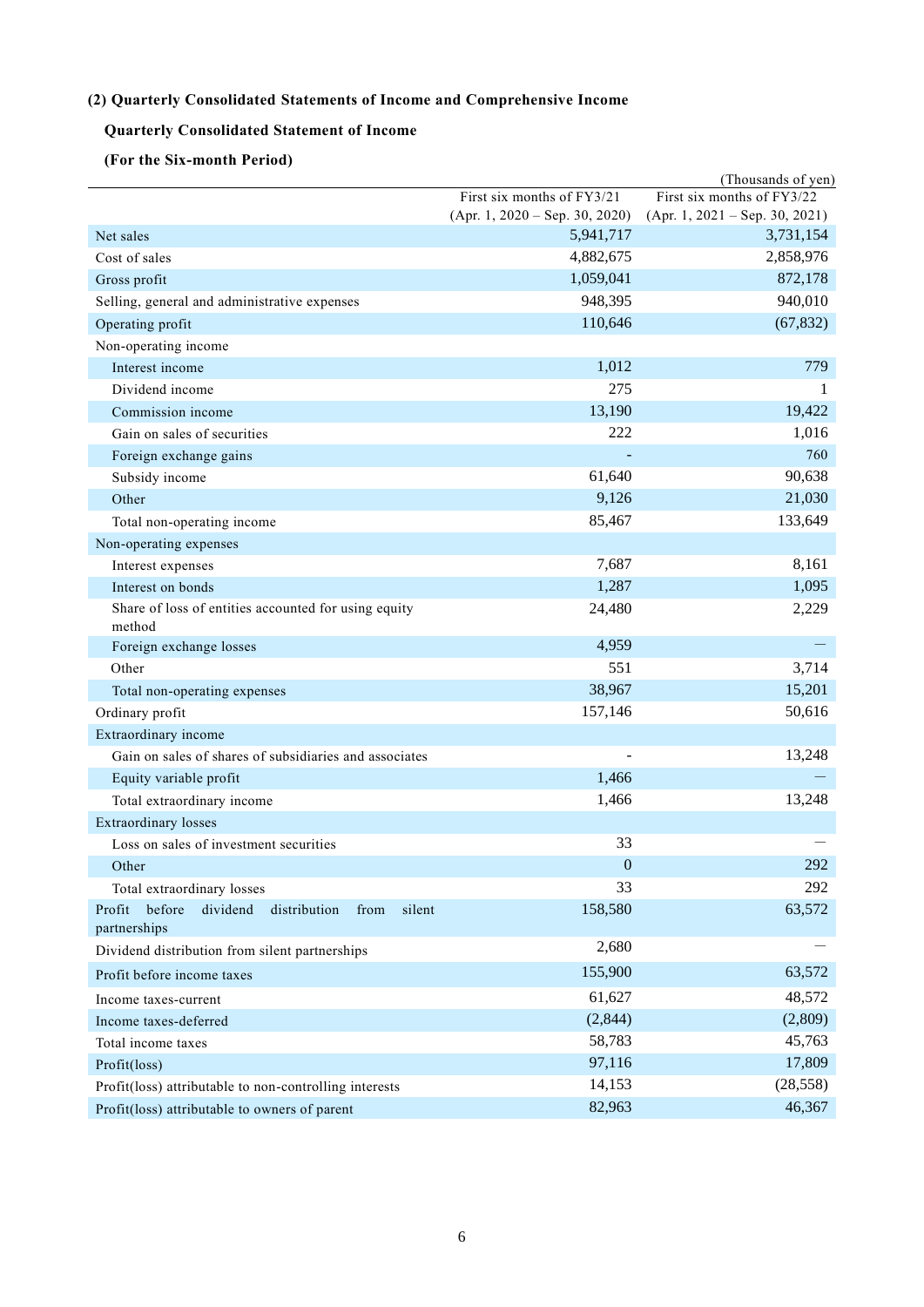# **Quarterly Consolidated Statement of Comprehensive Income**

**(For the Six-month Period)**

|                                                       |                                  | (Thousands of yen)               |
|-------------------------------------------------------|----------------------------------|----------------------------------|
|                                                       | First six months of FY3/21       | First six months of FY3/22       |
|                                                       | $(Apr. 1, 2020 - Sep. 30, 2020)$ | $(Apr. 1, 2021 - Sep. 30, 2021)$ |
| Profit                                                | 97,116                           | 17,809                           |
| Other comprehensive income                            |                                  |                                  |
| Valuation difference on available-for-sale securities | (7,020)                          | (6,777)                          |
| Deferred gains or losses on hedges                    | 3,001                            | 3,290                            |
| Foreign currency translation adjustment               | (2,890)                          | 1,839                            |
| Remeasurements of defined benefit plans, net of tax   | 1,148                            | 4,523                            |
| Total other comprehensive income                      | (5,761)                          | 2,875                            |
| Comprehensive income                                  | 91,355                           | 20,684                           |
| Comprehensive income attributable to:                 |                                  |                                  |
| Owners of parent                                      | 78,296                           | 48,518                           |
| Non-controlling interests                             | 13,058                           | (27, 833)                        |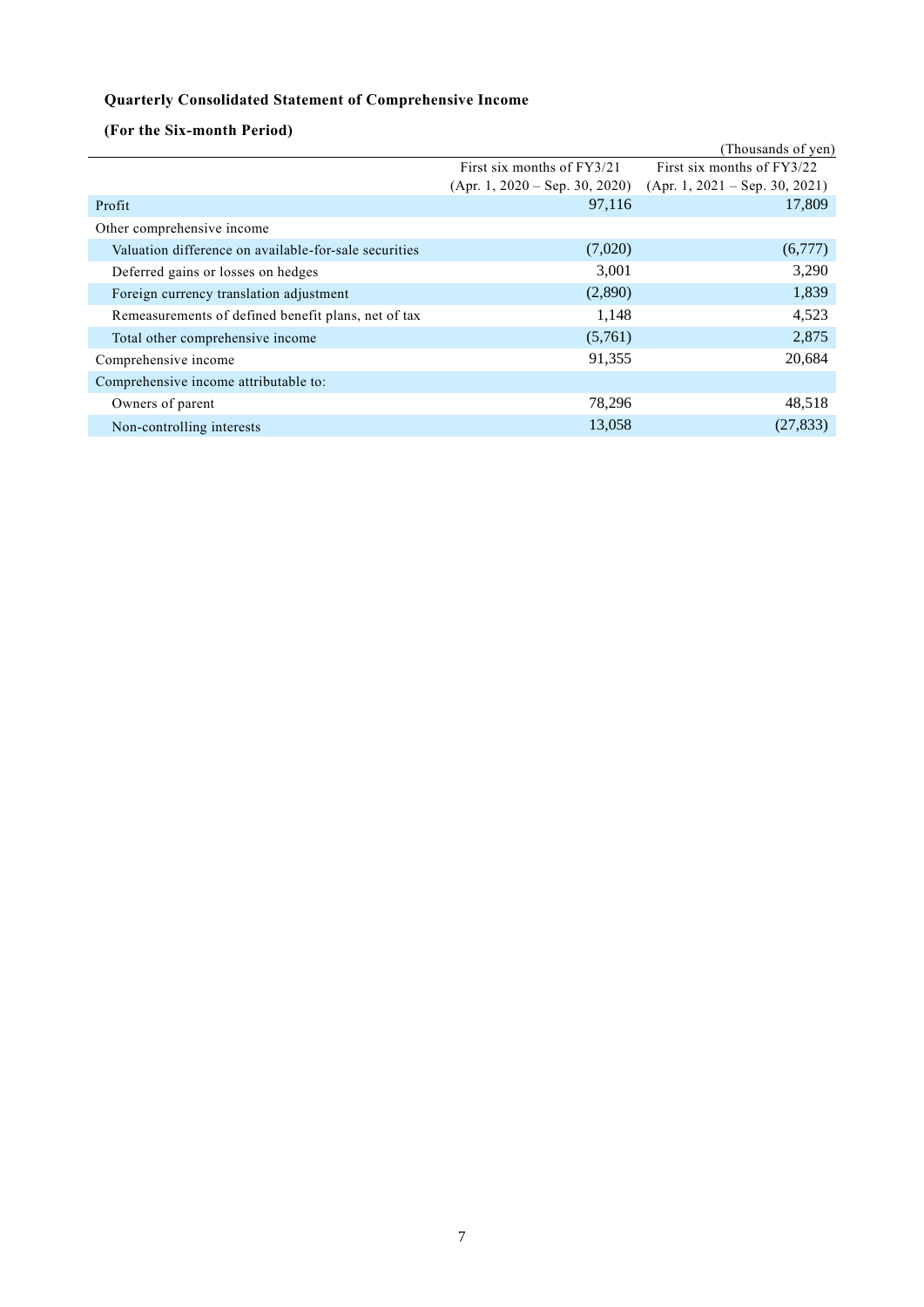# **(3) Quarterly Consolidated Statement of Cash Flows**

|                                                                                                  |                            | (Thousands of yen)                                                |
|--------------------------------------------------------------------------------------------------|----------------------------|-------------------------------------------------------------------|
|                                                                                                  | First six months of FY3/21 | First six months of FY3/22                                        |
|                                                                                                  |                            | $(Apr. 1, 2020 - Sep. 30, 2020)$ $(Apr. 1, 2021 - Sep. 30, 2021)$ |
| Cash flows from operating activities                                                             |                            |                                                                   |
| Profit before income taxes                                                                       | 155,900                    | 63,572                                                            |
| Depreciation                                                                                     | 56,204                     | 53,763                                                            |
| Amortization of goodwill                                                                         | 6,878                      | 4,061                                                             |
| Increase (decrease) in allowance for doubtful accounts                                           | (586)                      | 285                                                               |
| Increase (decrease) in other provisions                                                          | (1,711)                    | (11, 155)                                                         |
| Interest and dividend income                                                                     | (1,287)                    | (780)                                                             |
| Interest expenses on borrowings and bonds                                                        | 8,975                      | 9,257                                                             |
|                                                                                                  | 2,598                      | (733)                                                             |
| Foreign exchange losses (gains)<br>Share of loss (profit) of entities accounted for using equity | 24,480                     |                                                                   |
| method                                                                                           |                            | 2,229                                                             |
| Loss (gain) on sales of securities                                                               | (222)                      | (1,016)                                                           |
| Dividend distribution from silent partnerships                                                   | 2,680                      |                                                                   |
| Subsidy income                                                                                   | (61, 640)                  | (90, 638)                                                         |
| Gain on sales of shares of affiliated companies                                                  |                            | (13,248)                                                          |
| Loss(gain) on sale of fixed assets                                                               |                            | 292                                                               |
| Loss(gain) on Changes in Equity                                                                  | (1,466)                    |                                                                   |
| Loss(gain) on sales of investment securities                                                     | 33                         |                                                                   |
| Decrease (increase) in trade receivables                                                         | 5,560                      | 2,147                                                             |
| Decrease (increase) in inventories                                                               | 33,528                     | (67,992)                                                          |
| Increase (decrease) in trade payables                                                            | (84, 217)                  | (15,051)                                                          |
| Increase (decrease) in deposits received                                                         | (16, 462)                  | (34, 889)                                                         |
| Increase (decrease) in leasehold and guarantee deposits                                          | (16, 579)                  | (17, 444)                                                         |
| received                                                                                         |                            |                                                                   |
| Other, net                                                                                       | (91,072)                   | 32,243                                                            |
| Subtotal                                                                                         | 21,592                     | (85,098)                                                          |
| Interest and dividends received                                                                  | 1,287                      | 14,279                                                            |
| Interest paid                                                                                    | (10,003)                   | (9,140)                                                           |
| Income taxes refund                                                                              | 1,511                      | 1,318                                                             |
| Income taxes paid                                                                                | (68, 553)                  | (129, 865)                                                        |
| Amount of Subsidy income                                                                         | 61,640                     | 90,638                                                            |
| Net cash provided by (used in) operating activities                                              | 7,475                      | (117, 868)                                                        |
| Cash flows from investing activities                                                             |                            |                                                                   |
| Purchase of securities                                                                           | (2,160)                    | (3,317)                                                           |
| Proceeds from sales of securities                                                                | 874                        | 8,404                                                             |
|                                                                                                  |                            |                                                                   |
| Purchase of property, plant and equipment                                                        | (584)                      | (5,801)                                                           |
| Proceeds from sales of property, plant and equipment                                             |                            | 58                                                                |
| Purchase of investment securities                                                                | (10, 574)                  | (40, 871)                                                         |
| Proceeds from sales of investment securities                                                     | 494                        | 1,650                                                             |
| Purchase of intangible assets<br>Proceeds from withdrawal of time deposits                       |                            | (6,710)<br>30,007                                                 |
|                                                                                                  |                            |                                                                   |
| Payments for sales of investments in subsidiaries resulting                                      |                            | (21, 377)                                                         |
| in change in scope of consolidation<br>Other, net                                                | (79)                       | (50, 954)                                                         |
|                                                                                                  |                            |                                                                   |
| Net cash provided by (used in) investing activities                                              | (12,030)                   | (88,911)                                                          |
| Cash flows from financing activities                                                             |                            |                                                                   |
| Redemption of bonds                                                                              | (30,000)                   | (30,000)                                                          |
| Proceeds from long-term borrowings                                                               | 529,944                    |                                                                   |
| Repayments of long-term borrowings                                                               | (83, 547)                  | (75, 188)                                                         |
| Purchase of treasury shares                                                                      | (5)                        |                                                                   |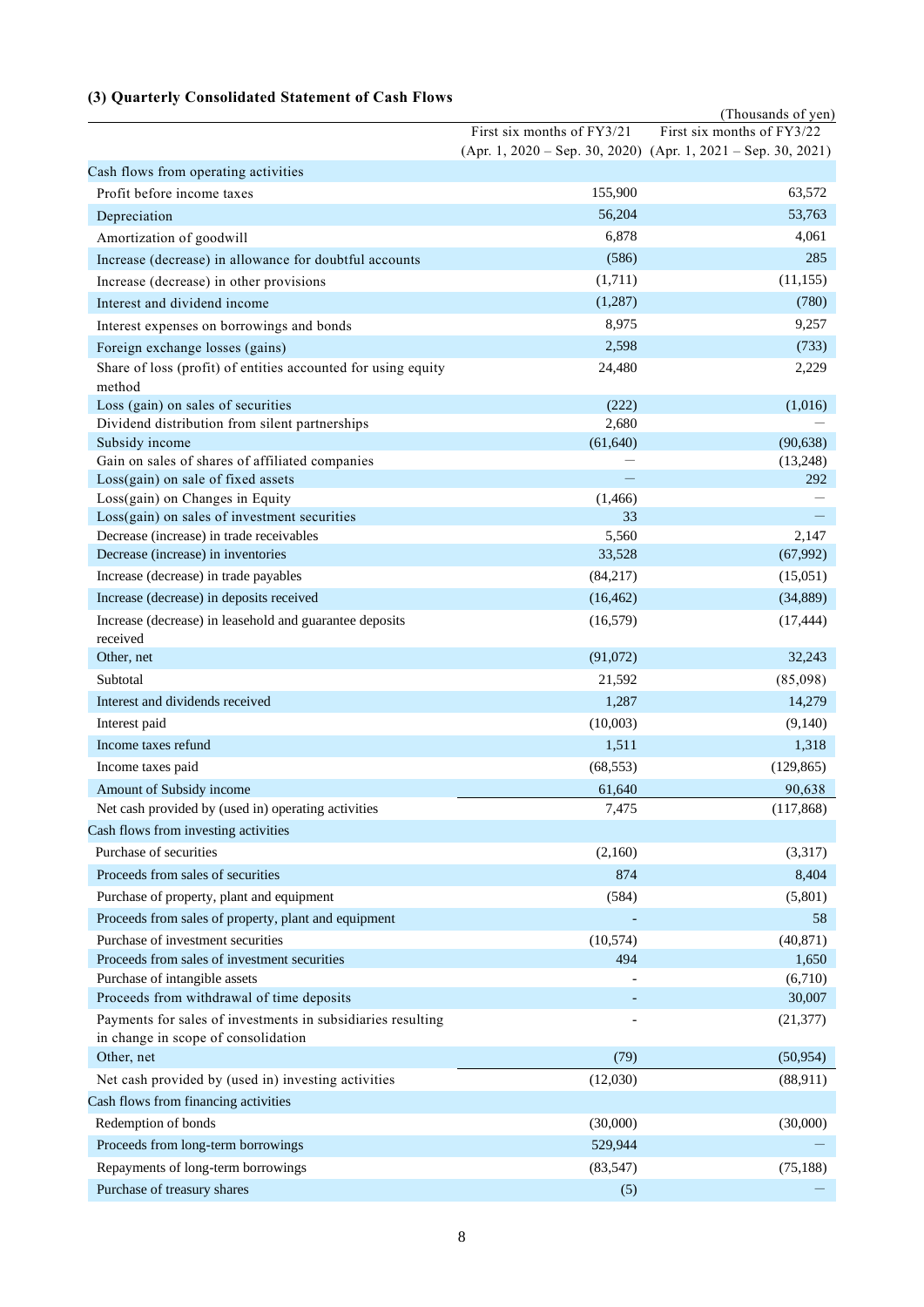| (18,245)                 | (25,090)   |
|--------------------------|------------|
| $\overline{\phantom{0}}$ | (2,615)    |
|                          | (932)      |
| 398,146                  | (133, 826) |
| (2,388)                  | 4,156      |
| 391,203                  | (336, 450) |
| 1,990,496                | 2,682,893  |
| 2,381,700                | 2,346,443  |
|                          |            |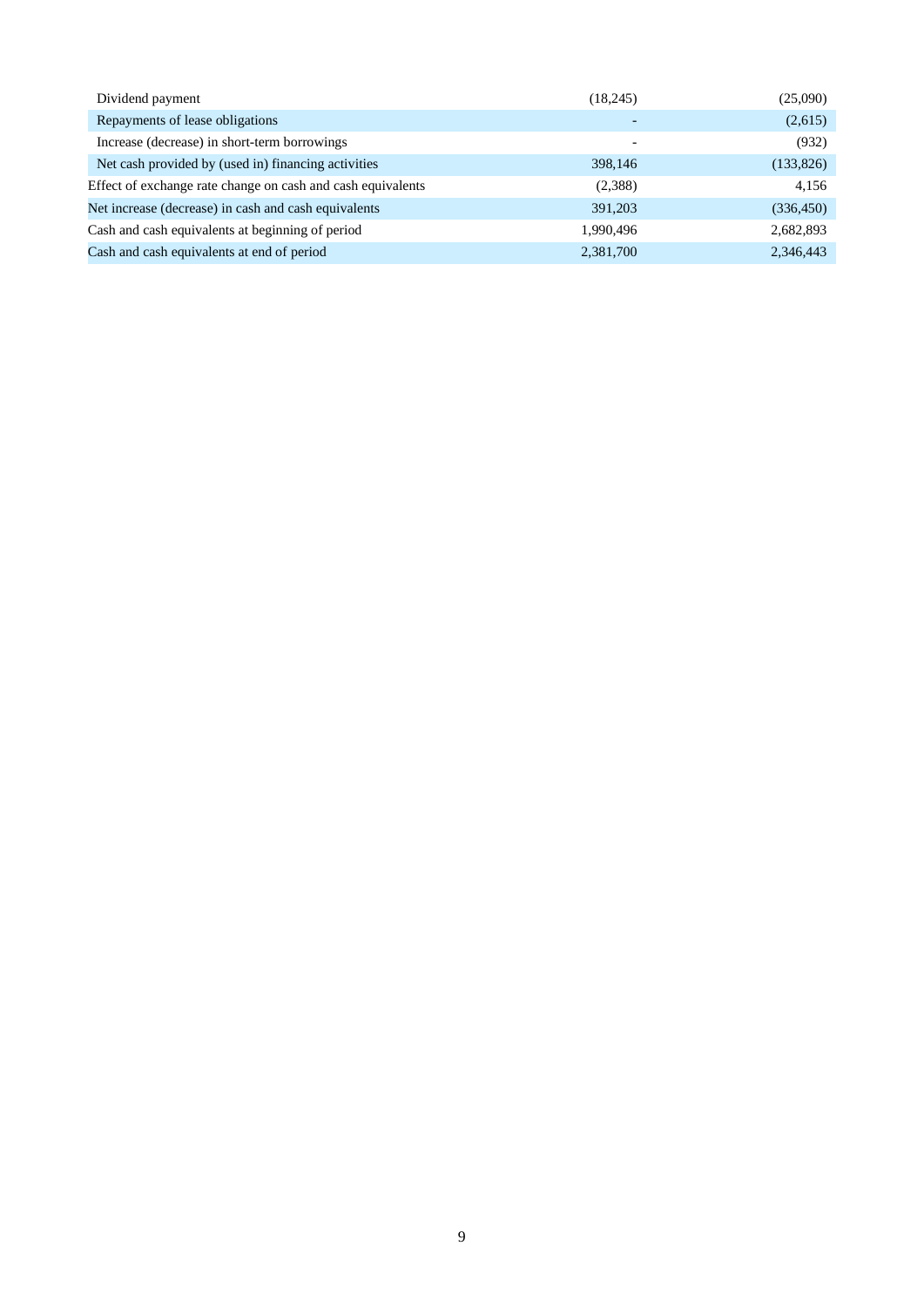# **(4) Notes to Quarterly Consolidated Financial Statements**

**Going Concern Assumption**

Not applicable.

#### **Significant Changes in Shareholders' Equity**

Not applicable.

### **Changes in Accounting Policies**

The Company has adopted the "Accounting Standard for Revenue Recognition" (ASBJ Statement No. 29, March 31, 2020, hereinafter referred to as the "Revenue Recognition Accounting Standard") from the beginning of the first quarter of the current fiscal year and recognizes revenue at the amount expected to be received in exchange for the promised goods or services when control of the goods or services is transferred to the customer. For the application of the revenue recognition accounting standard, the Company has followed the transition al treatment prescribed in the proviso of Paragraph 84 of the revenue recognition accounting standard, and the cumulative effect of retroactively applying the new accounting policy prior to the beginning of the current first quarter has been added to or deducted from retained earnings at the beginning of the current first quarter, and the new accounting policy has been applied from the relevant beginning balance.

As a result, there is no impact on profit and loss for the first quarter of the current fiscal year or on the balance of retained earnings at the beginning of the current fiscal year.

In addition, in accordance with the transitional treatment prescribed in Paragraph 28 -15 of the "Accounting Standard for Quarterly Financial Reporting" (ASBJ Statement No. 12, March 31, 2020), the Company has not presented information on revenues from contracts with customers broken down for the first six months of the previous fiscal year.

# **Additional Information**

(Accounting estimates concerning the effects of COVID-19)

No material changes were made to the assumptions regarding the impact of the spread of COVID-19 as described in (Additional Information) (Accounting estimates concerning the effects of COVID-19) in the Annual Securities Report for the year ended March 31, 2021.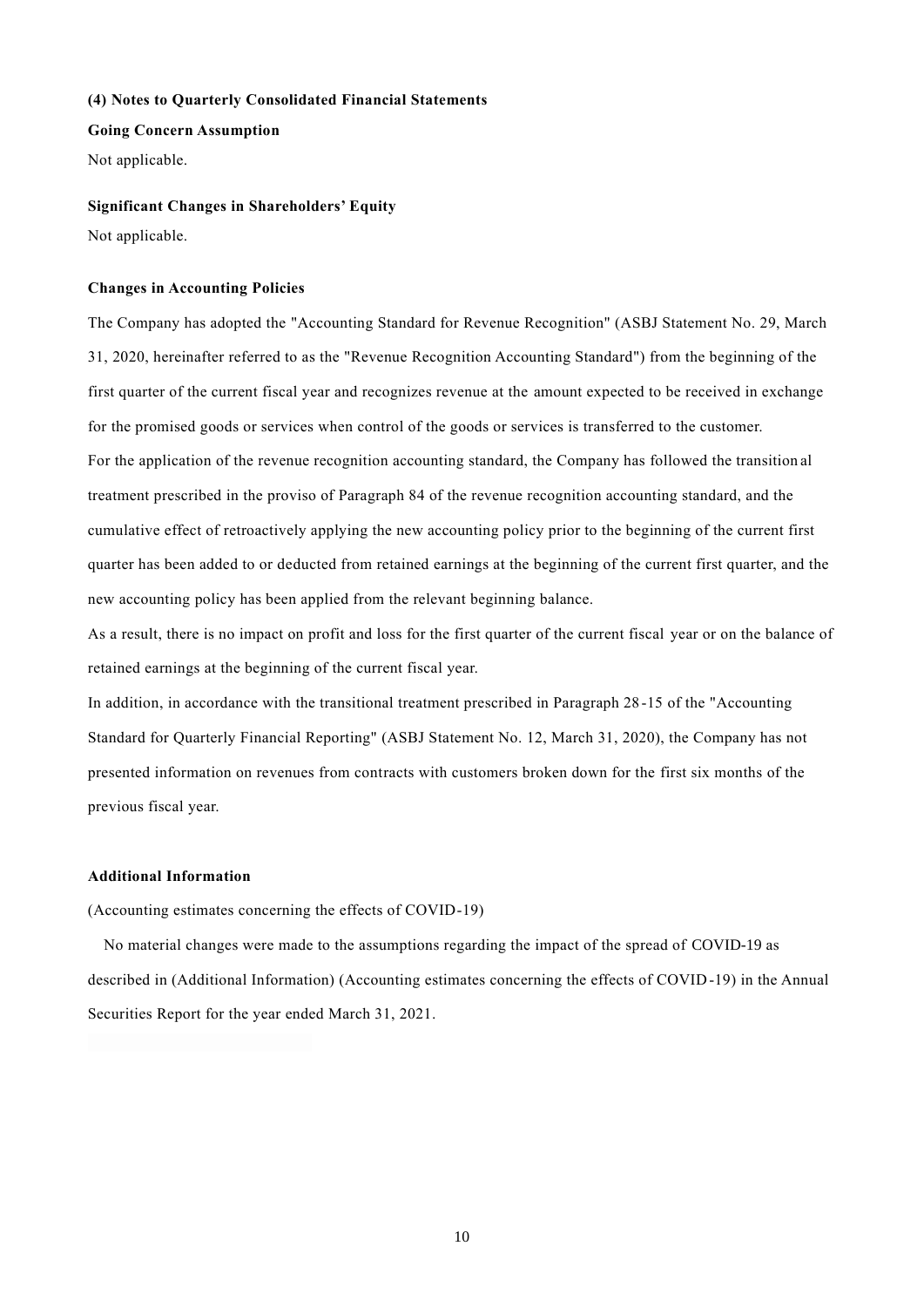# **Segment and Other Information**

Segment information

I. First six months of FY3/21 (Apr. 1, 2020 – Sep. 30, 2020)

| Information related to net sales and profit or loss for each reportable segment<br>(Thousands of yen) |                                   |                          |                             |           |                   |           |                         |                                                                 |
|-------------------------------------------------------------------------------------------------------|-----------------------------------|--------------------------|-----------------------------|-----------|-------------------|-----------|-------------------------|-----------------------------------------------------------------|
|                                                                                                       | Reportable segment                |                          |                             |           |                   |           |                         | Amount shown                                                    |
|                                                                                                       | Real<br>Estate<br><b>Business</b> | Hotel<br><b>Business</b> | Overseas<br><b>Business</b> | Subtotal  | Other<br>(Note 1) | Total     | Adjustmen<br>t (Note 2) | on quarterly<br>consolidated<br>statement of<br>income (Note 3) |
| Net sales                                                                                             |                                   |                          |                             |           |                   |           |                         |                                                                 |
| External sales                                                                                        | 4,970,656                         | 426,439                  | 350,102                     | 5,747,198 | 194,519           | 5,941,717 |                         | 5,941,717                                                       |
| Inter-segment sales<br>and transfers                                                                  |                                   | 174                      |                             | 174       |                   | 174       | (174)                   |                                                                 |
| Total                                                                                                 | 4,970,656                         | 426,613                  | 350,102                     | 5,747,372 | 194,519           | 5,941,892 | (174)                   | 5,941,717                                                       |
| Segment profit (loss)                                                                                 | 183,647                           | (12, 229)                | 26,671                      | 198,089   | 12.727            | 210.817   | (100, 170)              | 110,646                                                         |

Notes: 1. The "Other" segment consists of activities that are not included in any of the reportable segments, and includes the information technology business and the food business.

2. The negative adjustment of 100,170 thousand yen to segment profit (loss) is mainly personnel and other expenses for administrative departments.

3. Segment profit (loss) is adjusted with operating profit shown on the quarterly consolidated statement of income.

# II. First six months of FY3/22 (Apr. 1, 2021 – Sep. 30, 2021)

1.Information related to net sales and profit or loss for each reportable segment

(In Thousands of Yen)

|                                                                  | Reportable segment                    |                          |                             |           |                   |           |                        | Amount shown                                                       |
|------------------------------------------------------------------|---------------------------------------|--------------------------|-----------------------------|-----------|-------------------|-----------|------------------------|--------------------------------------------------------------------|
|                                                                  | <b>Real Estate</b><br><b>Business</b> | Hotel<br><b>Business</b> | Overseas<br><b>Business</b> | Subtotal  | Other<br>(Note 1) | Total     | Adjustment<br>(Note 2) | on quarterly<br>consolidated<br>statement of<br>income (Note<br>3) |
| Net Sales<br>Revenue arising from<br>contracts with<br>customers | 3,063,471                             | 441,324                  | 48,984                      | 3,553,780 | 177,374           | 3,731,154 |                        | 3,731,154                                                          |
| <b>External Sales</b>                                            | 3,063,471                             | 441,324                  | 48,984                      | 3,553,780 | 177,374           | 3,731,154 |                        | 3,731,154                                                          |
| Inter-segment sales<br>and transfers                             |                                       | 132                      |                             | 132       |                   | 132       | (132)                  |                                                                    |
| Total                                                            | 3,063,471                             | 441,456                  | 48,984                      | 3,553,912 | 177,374           | 3,731,287 | (132)                  | 3,731,154                                                          |
| Segment Profit (Loss)                                            | 88,560                                | 17,774                   | (82,019)                    | 24,315    | 25,403            | 49,718    | (117,551)              | $\triangle$ 67,832                                                 |

Notes: 1. The "Other" segment consists of activities that are not included in any of the reportable segments, and includes the information technology business and the food business.

2. The negative adjustment of 117,551 thousand yen to segment profit (loss) is mainly personnel and other expenses for administrative departments.

3. Segment profit(loss) is adjusted with operating profit shown on the quarterly consolidated statement of income.

2. Matters concerning changes in reporting segments

As described in "Changes in Accounting Policies," the Company has applied the Revenue Recognition Accounting Standard from the beginning of the first quarter of the current fiscal year and changed its accounting method for revenue recognition, so the method of calculating profit or loss in the business segments has been changed as well. This change had no impact on net sales and segment profit for the first six months of the current fiscal year.